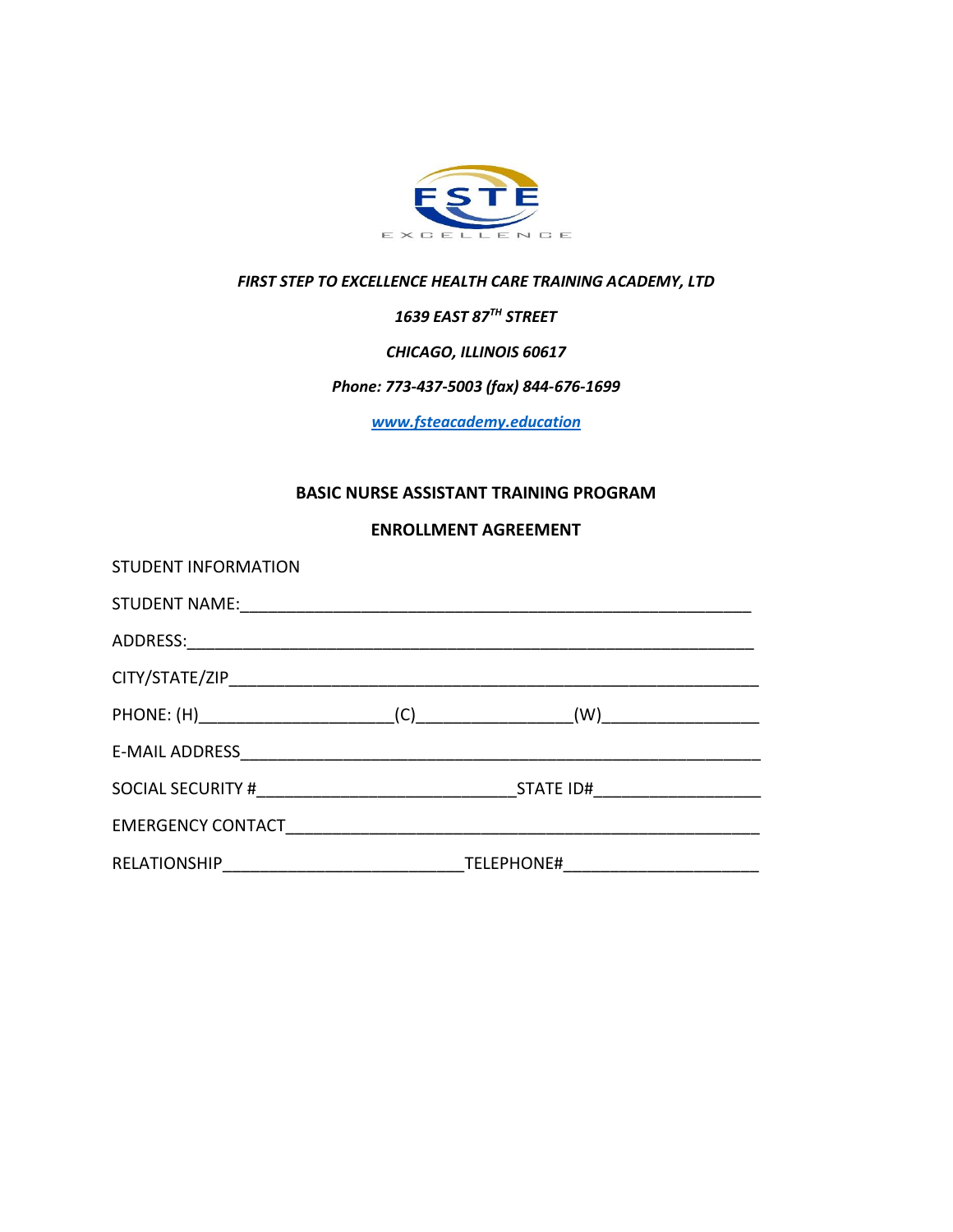### BASIC NURSE ASSISTANT TRAINING CERTIFICATION PROGRAM

## DATE OF ADMISSION \_\_\_\_\_/\_\_\_\_\_/\_\_\_\_\_

This course is designed to prepare individuals to function in the role of nurse assistant in a variety of health care settings. Content includes basic nursing care procedures and skills, body mechanics, safety measures, special treatments, communication skills, and care of persons with Alzheimer's Disease and related dementias. The course consists of theory instruction in the classroom/lab and clinical experience in a long-term care facility. This course is approved by the Illinois Department of Public Health, and Illinois Bard of Higher Education for private and vocational schools. This course fulfills the state mandated meeting requirements.

Certified Nurses are an essential part of health care delivery. Basic Nurse Assistant Training education provides an opportunity to improve society's utilization of the basic nursing skills that will serve communities. We believe the certified nursing assistants can improve healthcare outcomes by providing safe, effective, evidence-based, therapeutic, unbiased and competent care for clients of all ages and stages of life. Certified Nurse Assistants utilize critical thinking skills and are an integral part of the nursing process. Upon completion of the program, the student will have acquired the knowledge and skills to function as a nursing assistant and will be eligible to take the Illinois Nurse Aide Competency Exam adminisgtered by Southern Illinois University of Carbondale. The student will also receive a Cerrtificate of Completion.

### **ADMISSION REQUIREMENTS**

- 17 years of age \*16 years of age currently enrolled in High School (parents acknowledgement is required for students 17 or younger)\*
- High school/GED (copies of high school/GED or transcripts submitted with application and enrollment agreement)
- Reading Comprehension and Math (basic) placement exams tests will be administered during the first week of the course. There is no fee for exams
- Physical examination by a licensed physician (include COVID vaccine proof, TB screen, Immunization history ) Clinical training involves lifting, direct contact with patients/residents and other activities which may cause harm or injury. Each student is responsible for acquiring and maintaining necessary insurance coverage throughout his/her enrollment in the program. Proof of coverage is to be presented to FSTE prior to start of program
- Drug Screen (5 panel drug screen conducted) Required Criminal Background check In compliance with Health Care Worker Background Check Act. Applicants with disqualifying felony convictions are discouraged from continuing with the program until a Waiver from Illinois Department of Public Health is obtained.
- State issued picture identification and social security card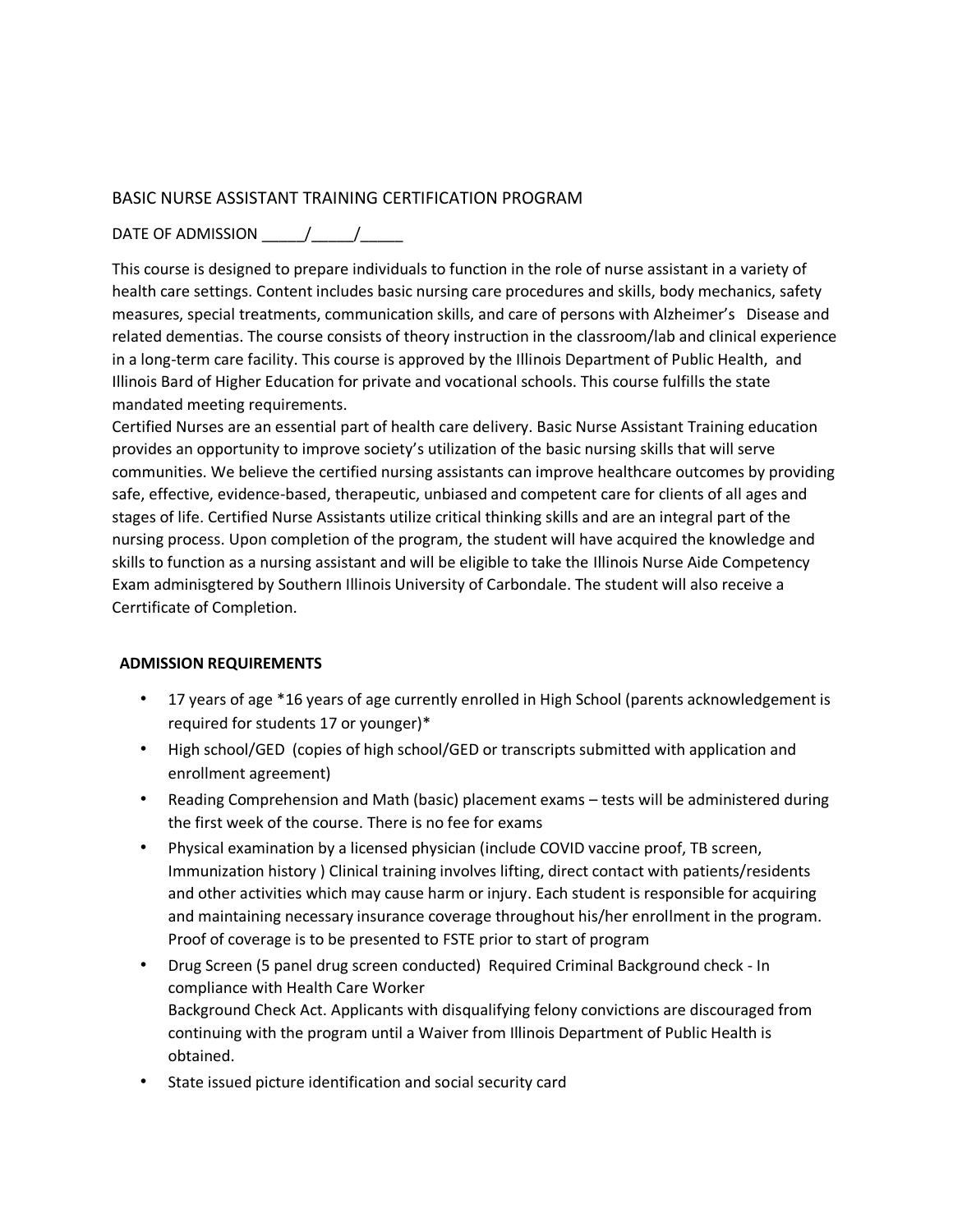- Complete and signed Enrollment Agreement and Student payment agreement for the registered course(s)
- Student Payment Agreement must be signed before the 1<sup>st</sup> day of class. Payments are accepted by debit or credit card only and made in person at FSTE site or via pay pal on FSTE website once accepted.

PROGRAM START DATE:\_\_\_\_\_\_\_\_\_\_\_\_\_\_\_\_\_\_\_ SCHEDULED END DATE \_\_\_\_\_\_\_\_\_\_\_\_\_\_\_\_\_\_\_\_\_ 10:00 am – 3:00 pm **and EVENING 5:00pm – 9:00 pm** CLASS DAYS: MONDAY, TUESDAY, WEDNESDAY CLINICAL: SATURDAY 6:45 AM – 3:45 PM TOTAL CLOCK HOURS 120 6 WEEKS STUDENT PAYMENT OPTIONS

FSTE accepts the following methods of payment.

- A. \_\_\_\_\_\_\_\_ PAYMENT IN FULL (\$1200.00)
- B.  $\frac{1}{2}$  DOWN (\$600.00)  $\frac{1}{2}$  BALANCE (\$600.00) DUE ON OR BEFORE THE 4<sup>TH</sup> WEEK OF CLASS
- C. WIOA
- D. \_\_\_\_\_\_\_\_ FACILITY PAY
- E. \_\_\_\_\_\_\_\_MONTGOMERY BILL (VETERANS BENEFITS)

WORKFORCE INNOVATION AND OPPORTUNITY ACT(WIOA) [www.2.illinois.gov,](http://www.2.illinois.gov/) federally funded program that is designed to help job seekers access employment, education, training and support services to succeed in the labor market and to match employers with the skilled workers they need to complete in the global economy.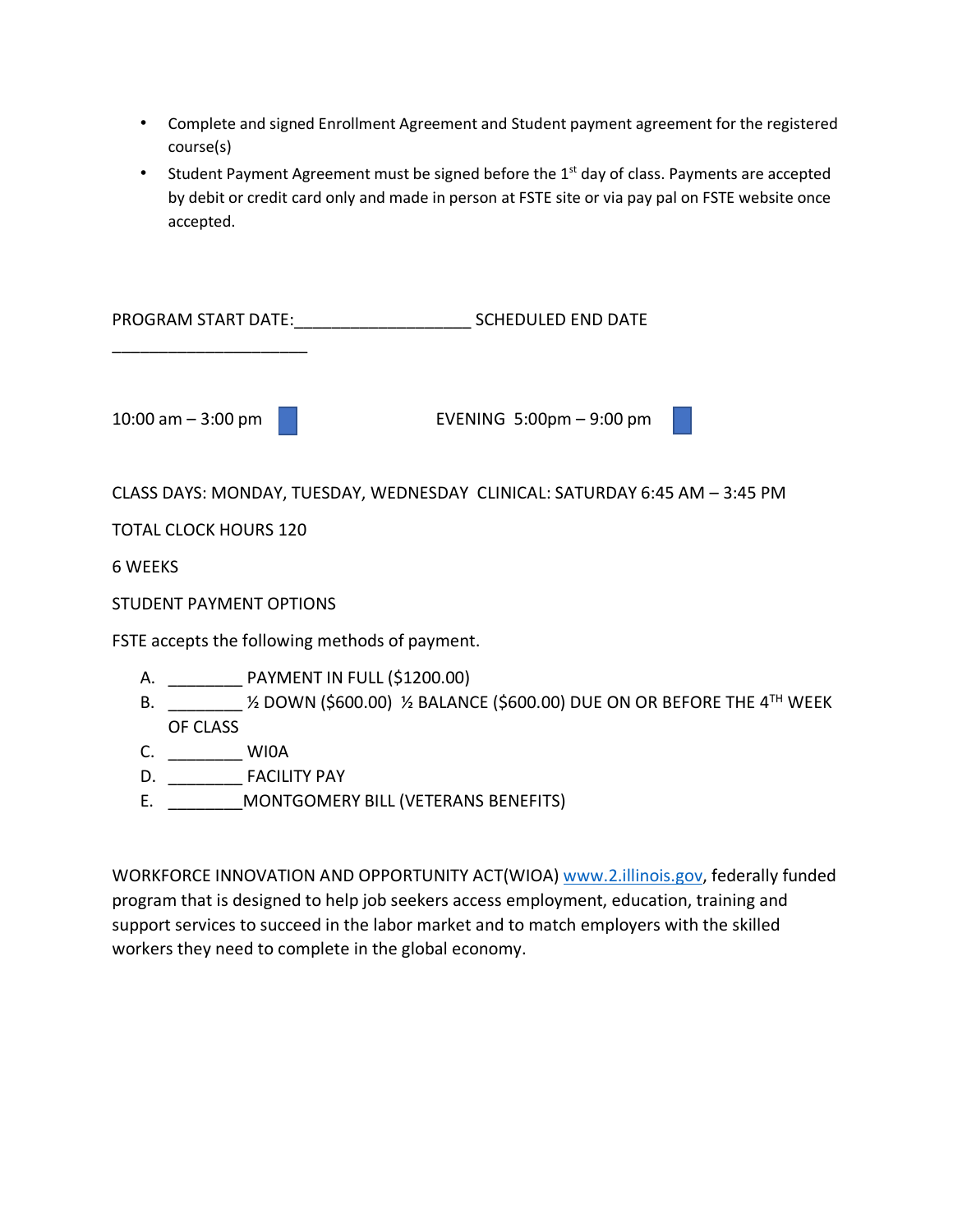#### TUITION & FEES

#### ADMISSION FEE SCHEDULE

| FEE PER STUDENT                                                         | <b>AMOUNT</b> |
|-------------------------------------------------------------------------|---------------|
| Registration Fee (non-Refundable)                                       | \$100.00      |
| BNATP Certification Training (includes non-refundable Registration fee) | \$950.00      |
| Textbook(s) electronic skills resources                                 | \$130.00      |
| Healthcare Workers Background Screen                                    | \$37.00       |
| Drug Screen                                                             | \$25.00       |
| Illinois State Comprehensive Exam                                       | \$75.00       |
| Lab Fee/Biohazard                                                       | 138.00        |
| $CPR*$                                                                  | \$60.00       |
| BNATP Uniform (Blue monogrammed scrubs)top range \$14.99-\$18.99        |               |
| BNATP Uniform Black scrub pants range \$15.99-\$19.99                   |               |
| White toe/heel shoes (no designs or colors)                             |               |
| Sphymomanometer                                                         | \$30.00       |
| Stethoscope                                                             | \$14.00       |
| Gait belt                                                               | \$14.00       |
| Watch with second hand                                                  | \$14.00       |
|                                                                         |               |

### Book Vendor: Evolve.Elsevier.com

Students may purchase texts from vendor of choice. Note: Additional charges will incur to purchase electronic codes to access all course material. \* All students must be certified with the American Heart Association for CPR. Students may obtain CPR certification from other vendors. Textbooks/electronic resource prices subject to change based on manufacture/vendor

Students that are delinquent on a scheduled payment will receive a notice of their account reminding them a payment is past due. Failure to pay after notice is provided, the student may be withdrawn from the course. The student may reapply for admission once the account is reconciled. Students will not receive completion certificates until all outstanding debits have been reconciled.

### REFUND CANCELLATION POLICY

- A notice of cancellation must be in writing. It is the policy of First Step to Excellence Health Care Training Academy, Ltd. to issue refunds of tuition and fees in a prompt manner. When a student gives notice of cancellation, FSTE will provide a refund in the amount of at least the following:
- FSTE shall refund the applicant's Application/Registration fee and any tuition or other charges paid by the student in the following circumstances: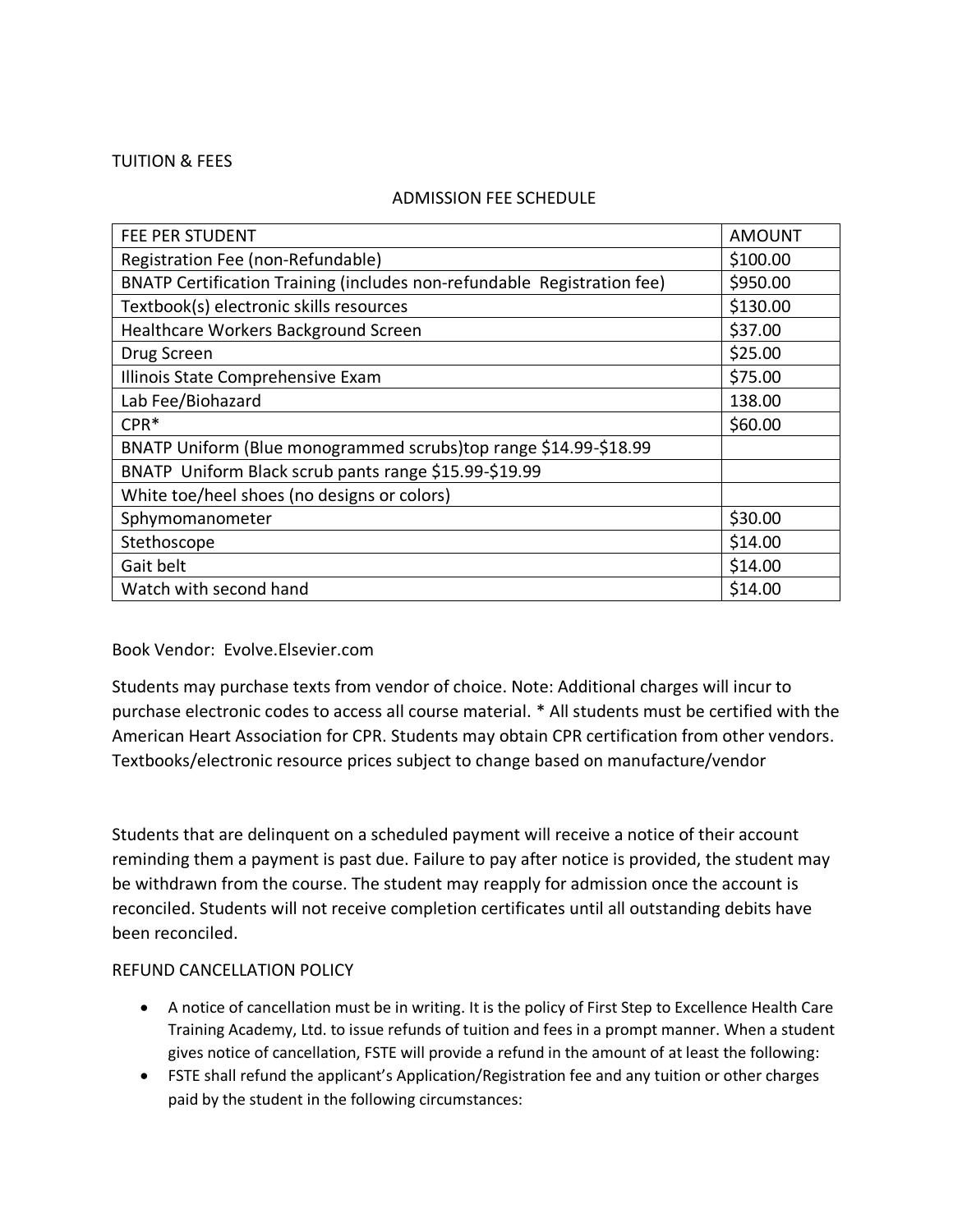- $\circ$  Any student applying for a program that is discontinued by the school shall receive a complete refund of all fees and/or tuition paid.
- o First Step to Excellence Health Care Training Academy, Ltd did not provide the prospective student with a copy of the student's valid Enrollment Agreement
- First Step to Excellence Health Care Training Academy, Ltd cancels or discontinues the course of instruction in which the student has enrolled.
- First Step to Excellence Health Care Education, Ltd, regularly fails to conduct classes on days or times scheduled detrimentally affecting the student
- Student is not accepted for admission in the Basic Nurse Assistant Training program at First Step to Excellence Health Care Training Academy Ltd.
- When notice of cancellation is given by midnight of the fifth business day after the date of enrollment but prior to the first day of class, student will be refunded any tuition aside from the application/registration fee paid.
- Notice of cancellation is given after completion of the first day of scheduled class attendance, but prior to the student's completion of 5% of course instruction, application/registration fee will be retained; 10% of the students' tuition and other instructional charges paid by the student up to, but not to exceed \$300, less the cost of any books or materials provide by the institution.
- Notice of cancellation is given after the student's completion of 5% of course instruction but prior to completion of 60% of course, First Step to Excellence Health Care Training Academy, Ltd will retain application/registration fee plus a tuition amount prorated by days in class and other instructional charges
- First Step to Excellence Health Care Training Academy, Ltd. will retain the application/registration and all tuition and other charges paid by the student when notice of cancellation is given after the student has completed over 60% of the course, measured by days in class.
- The school shall mail a written acknowledgment of a students' written cancellation within 15 calendar days of the postmark date of notification. Such written acknowledgment is not necessary if a refund has been mailed to the student within the 15-day period.
- All student refunds shall be and within 30 calendar days from the date of receipt of the students' cancellation notice.
	- $\circ$  For the purpose of cancellation, the date shall be the last day of attendance. A written cancellation notice must be documented to First Step to Excellence Health Care Training Academy, Ltd.
- Unexplained absence of a student for more than 10 days shall constitute constructive notice of cancellation. The last day of attendance shall be considered for cancellation.
- FSTE will not provide refunds for books and other course related material.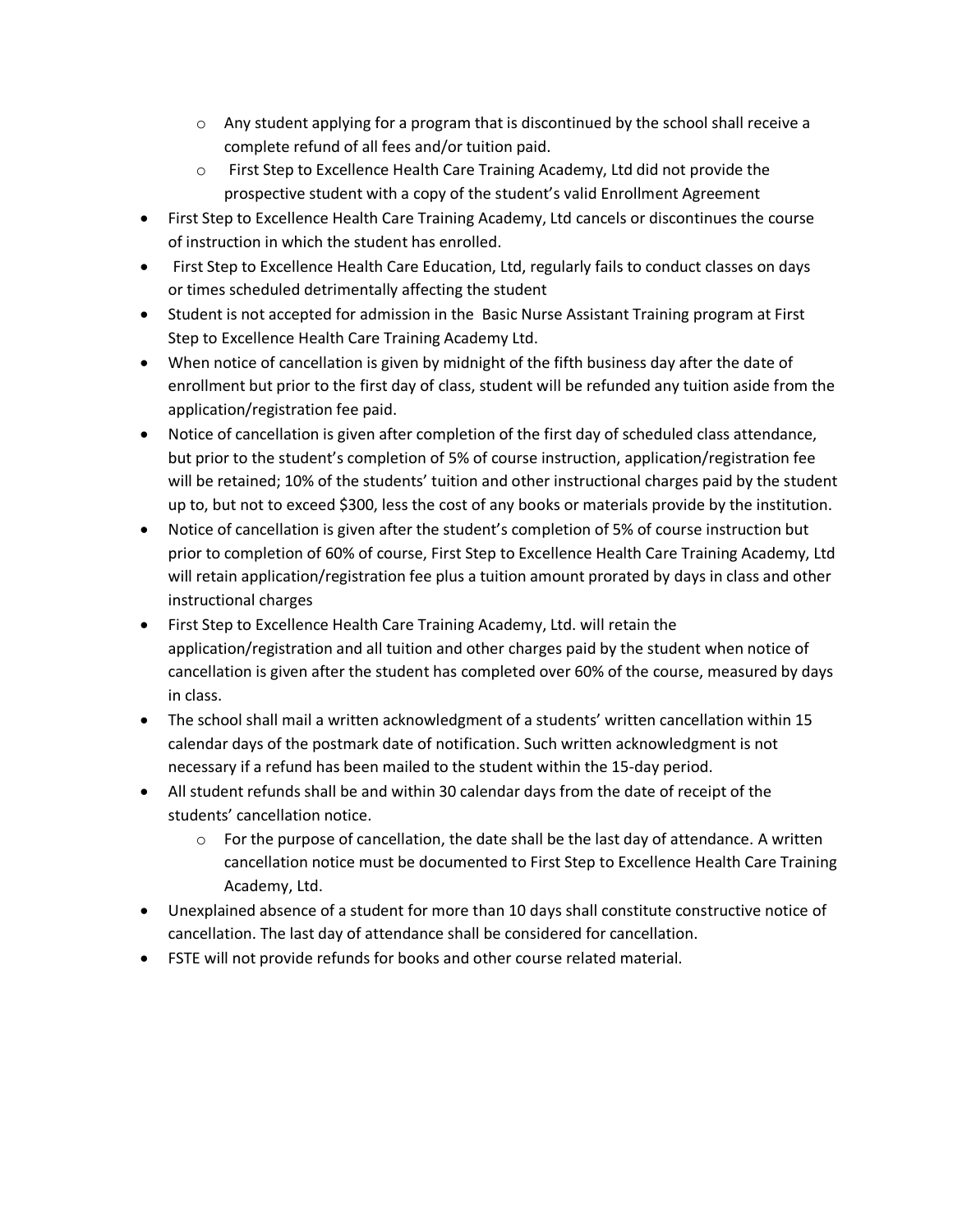## VETERANS REFUND OF TUITION FOR STUDENTS RECEIVING VETERANS' EDUCATIONAL BENEFITS

FSTEs adheres to the above refund policy. The following table provides specific amounts refunded to students receiving Veterans Benefits when the student's enrollment is terminated before completing the program.

#### REFUND TABLE

| Total number of days remaining | Percentage of tuition refunded |
|--------------------------------|--------------------------------|
| 96-100                         | 100                            |
| 91-95                          | 95                             |
| 86-90                          | 90                             |
| 81-85                          | 85                             |
| 76-80                          | 80                             |
| $71 - 75$                      | 75                             |
| 66-70                          | 70                             |
| 61-65                          | 65                             |
| 56-60                          | 60                             |
| $51 - 55$                      | 55                             |
| 46-50                          | 50                             |
| $41 - 45$                      | 45                             |
| 36-40                          | 40                             |
| $31 - 35$                      | 35                             |
| $26 - 30$                      | 30                             |
| $21 - 25$                      | 25                             |
| $16 - 20$                      | 20                             |
| $11 - 15$                      | 15                             |
| $6 - 10$                       | 10                             |
| $0-5$                          | 0                              |

First Step to Excellence Health Care Training Academy has given me, the undersigned, a copy of the school catalog, and this addendum to the catalog

ACCEPTANCE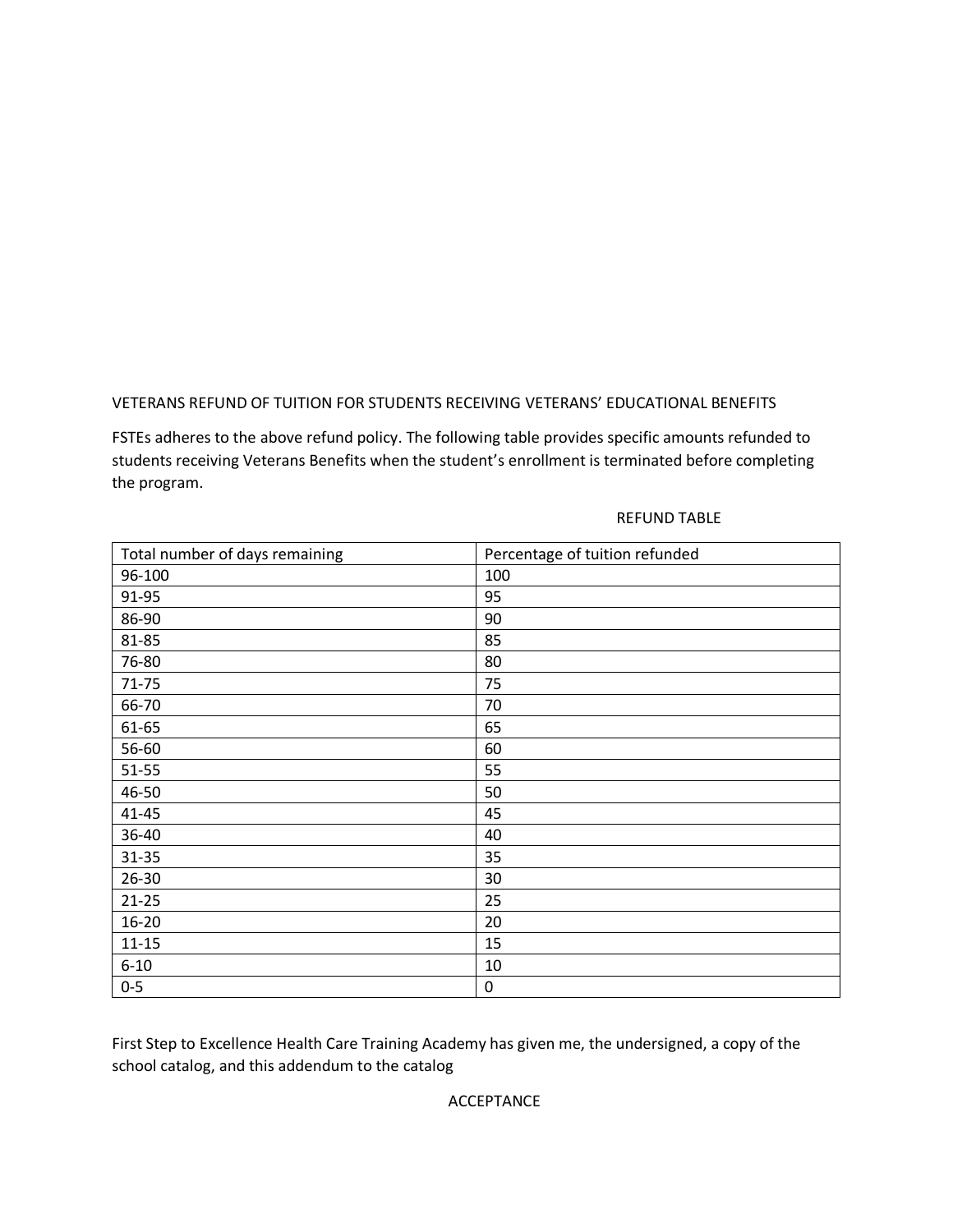| Veterans Signature       | Date |
|--------------------------|------|
| Receiving Representative | Date |
|                          |      |

#### STUDENTS RIGHT TO CANCEL

The student has the right to cancel the initial Enrollment Agreement until midnight of the fifth business day after the student has been accepted. If the right to cancel is not given to any prospective student at the time the enrollment agreement is signed, the student has the right to cancel the agreement at any time and receive a refund of monies paid minus nonrefundable registration fee to date within 10 days of cancellation. Cancellation must be in writing and submitted to the Director of First Step to Excellence Health Care Training Academy.

#### WITHDRAWAL PROCEDURE

The withdrawal procedure is initiated by the student submitting a written notification to withdraw. A refund, if applicable will be calculated and returned within 30 days from the date of the written notice of withdrawal.

#### APPROVAL AND ACCREDITATION

First Step to Excellence Health Care Training Academy, ltd, is approved to operate by the Illinois Board of Higher Education, Private and Vocational Schools Division, Illinois Department of Financial and Professional Regulation, Illinois Board of Nursing, Illinois Department of Public Health, National Health Careers Association, Montgomery Bill (Veterans and Families Benefits). First Step to Excellence Health Care Training Academy is not accredited the US Department of Education and therefore does not participate in Title IV funding.

- 1. Do not sign this agreement before you have read, or if the agreement contains any blank spaces
- 2. This agreement is a legally binding instrument and is only binding when the agreement is accepted, signed, and dated by the authorized official of the school, or the admissions officer at the school's principal place of business. Read all pages of this document before signing.
- 3. You are entitled to an exact copy of the agreement and any disclosure pages you sign.
- 4. The agreement and the school catalog constitute the entire agreement between the student and the school.
- 5. Any changes in this agreement must be made in writing and shall not be binding on either the student or the school unless such changes have been approved in writing by the authorized official of the school and by the student or the student's parent or guardian. All terms and conditions of the agreement are not subject to amendment or modification by oral agreement.
- 6. The school does not guarantee transferability of credits to another school, college, or university. Credits or coursework are not likely to transfer, any decision on the comparability, appropriateness, and applicability of credit and whether credit should be accepted is the decision of the receiving institution.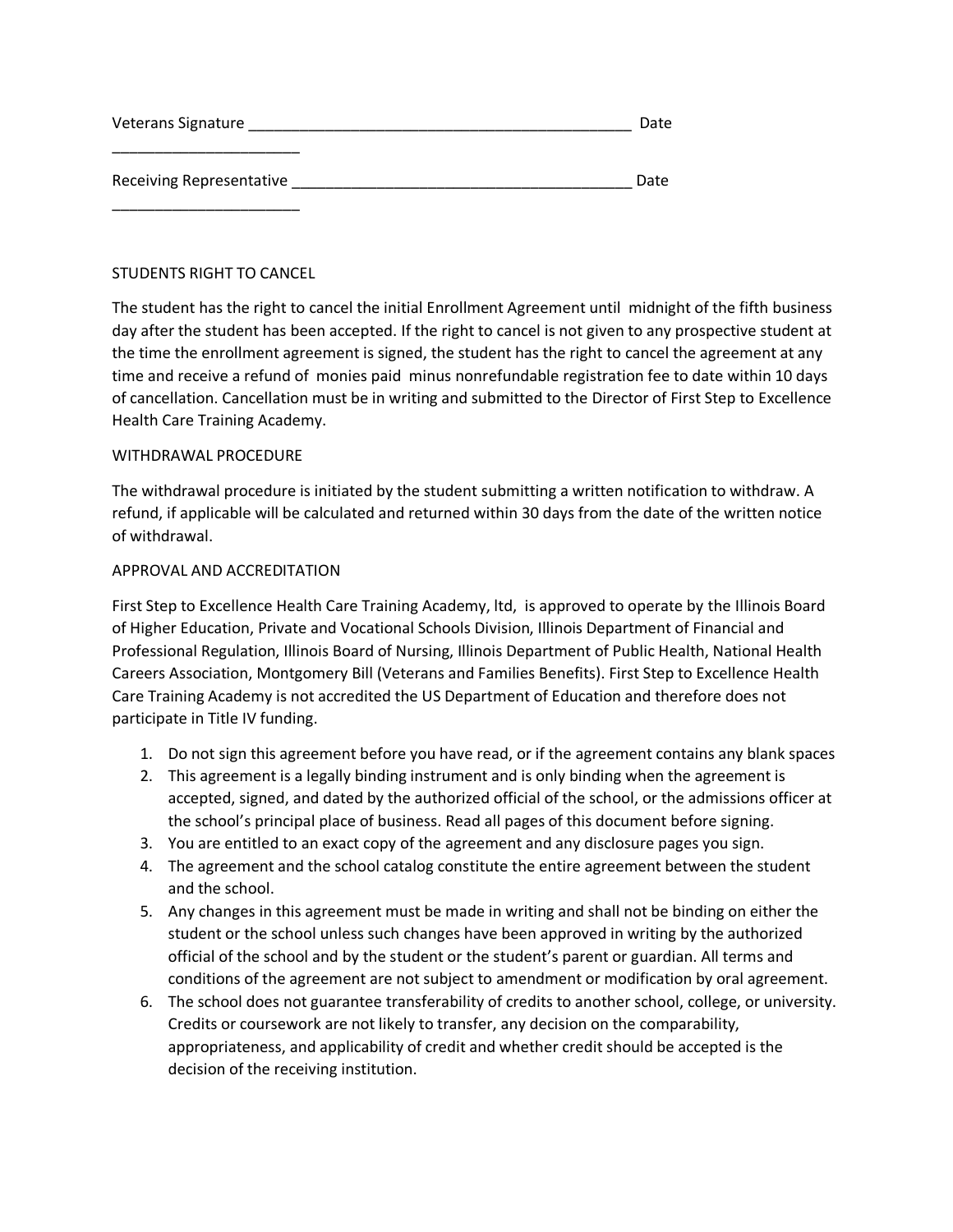#### **STUDENT ACKNOWLEDGMENTS**

- 1. I hereby acknowledge receipt of the school's catalog, which contains information describing programs offered, and equipment or supplies provided. The school catalog is included as part of this enrollment agreement, and I acknowledge that I have received a copy of this catalog. **Student Initials** \_\_\_\_\_\_
- 2. I have carefully read and received an exact copy of this enrollment agreement. **Student Initials** \_\_\_\_\_\_
- 3. I understand that the school may terminate my enrollment if I fail to comply with attendance, academic, and financial requirements or if I fail to abide by established standards of conduct, as outlined in the school catalog. While enrolled in the school, I understand that I must maintain satisfactory academic progress as described in the school catalog and that my financial obligation to the school must be paid in full before a certificate or credential may be awarded. **Student Initials** \_\_\_\_\_\_
- 4. I hereby acknowledge that the school has made available to me all required disclosure information listed under the Consumer Information section of this Enrollment Agreement. **Student Initials** \_\_\_\_\_\_
- 5. I understand that the school does not guarantee transferability of credit and that in most cases, credits or coursework are not likely to transfer to another institution. In cases where transferability is guaranteed, [school name] must provide me copies of transfer agreements that name the exact institution(s) and include agreement details and limitations.

**Student Initials** \_\_\_\_\_\_

6. I understand that the school does not guarantee job placement to graduates upon program completion.

**Student Initials** \_\_\_\_\_\_

- 7. I understand that complaints, which cannot be resolved by direct negotiation with the school in accordance to its written grievance policy, may be filed with the Illinois Board of Higher Education, 1 N. Old State Capital Plaza, Suite 333 Springfield, IL 62701 or at [www.ibhe.org.](http://www.ibhe.org/) **Student Initials** \_\_\_\_\_\_
- 8. I, the parent and/or legal guardian of the candidate have read all information above regarding the BNATP program conducted and I agree to all terms and conditions. **Parent/guardian Initials** \_\_\_\_\_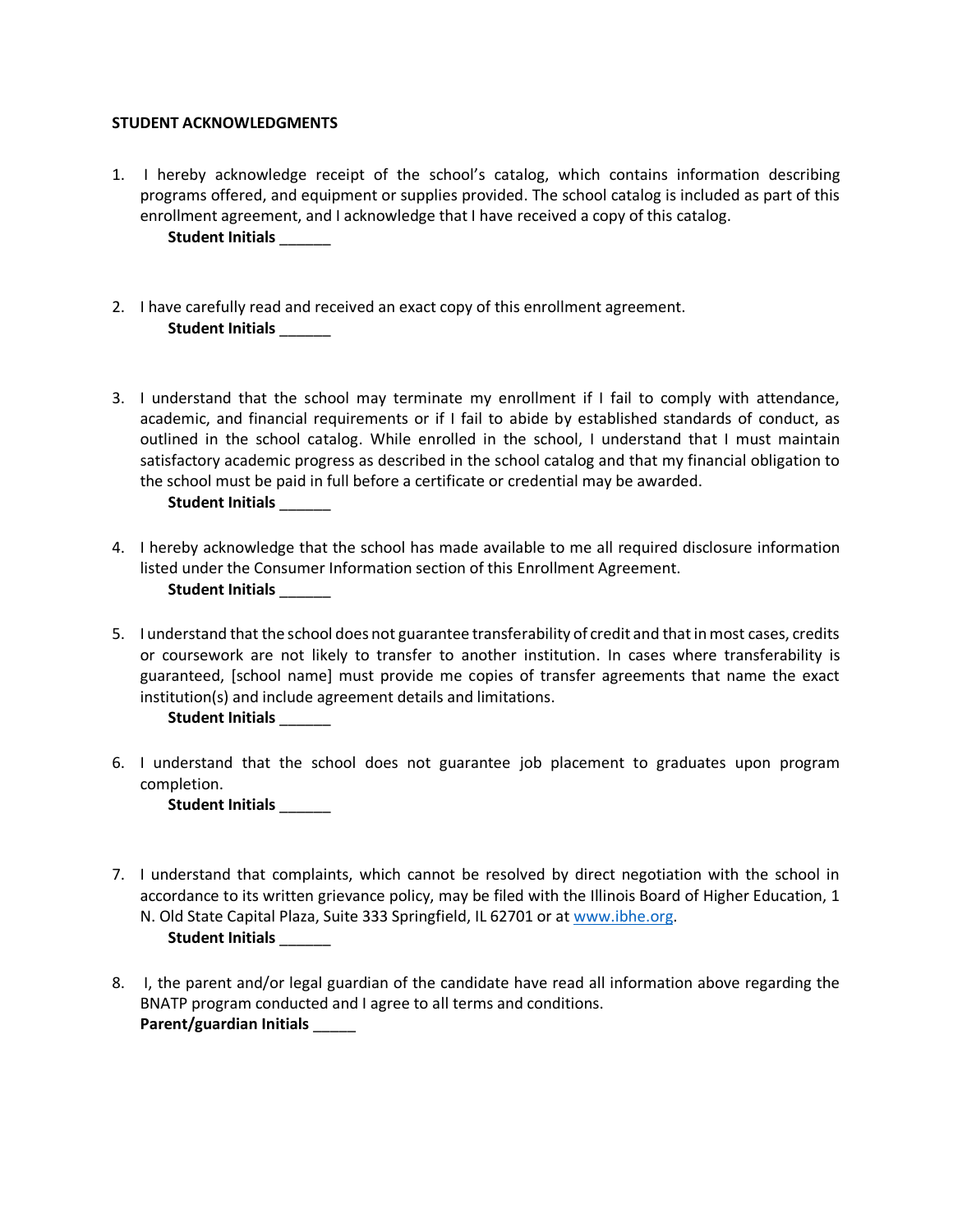The **student** acknowledges receiving a copy of this completed agreement, the school catalog, and written confirmation of acceptance prior to signing this contract. The student by signing this contract acknowledges that he/she has read this contract, understands the terms and conditions, and agrees to the conditions outlined in this contract. It is further understood that this agreement supersedes all prior or contemporaneous verbal or written agreements and may not be modified without the written agreement of the student and the School Official. The student and the school will retain a copy of this agreement.

The **Parent** acknowledges receiving a copy of this completed agreement, the school catalog, and written confirmation of acceptance prior to signing this contract by signing below. The parent/student by signing this contract acknowledges that he/she has read this contract, understands the terms and conditions, and agrees to the conditions outlined in this contract. It is further understood that this agreement supersedes all prior or contemporaneous verbal or written agreements and may not be modified without the written agreement of the student and the School Official. The student and the school will retain a copy of this agreement.

| Student's Signature          | Date |
|------------------------------|------|
|                              |      |
|                              |      |
| Parent's Signature           | Date |
|                              |      |
|                              |      |
| Program Director's Signature | Date |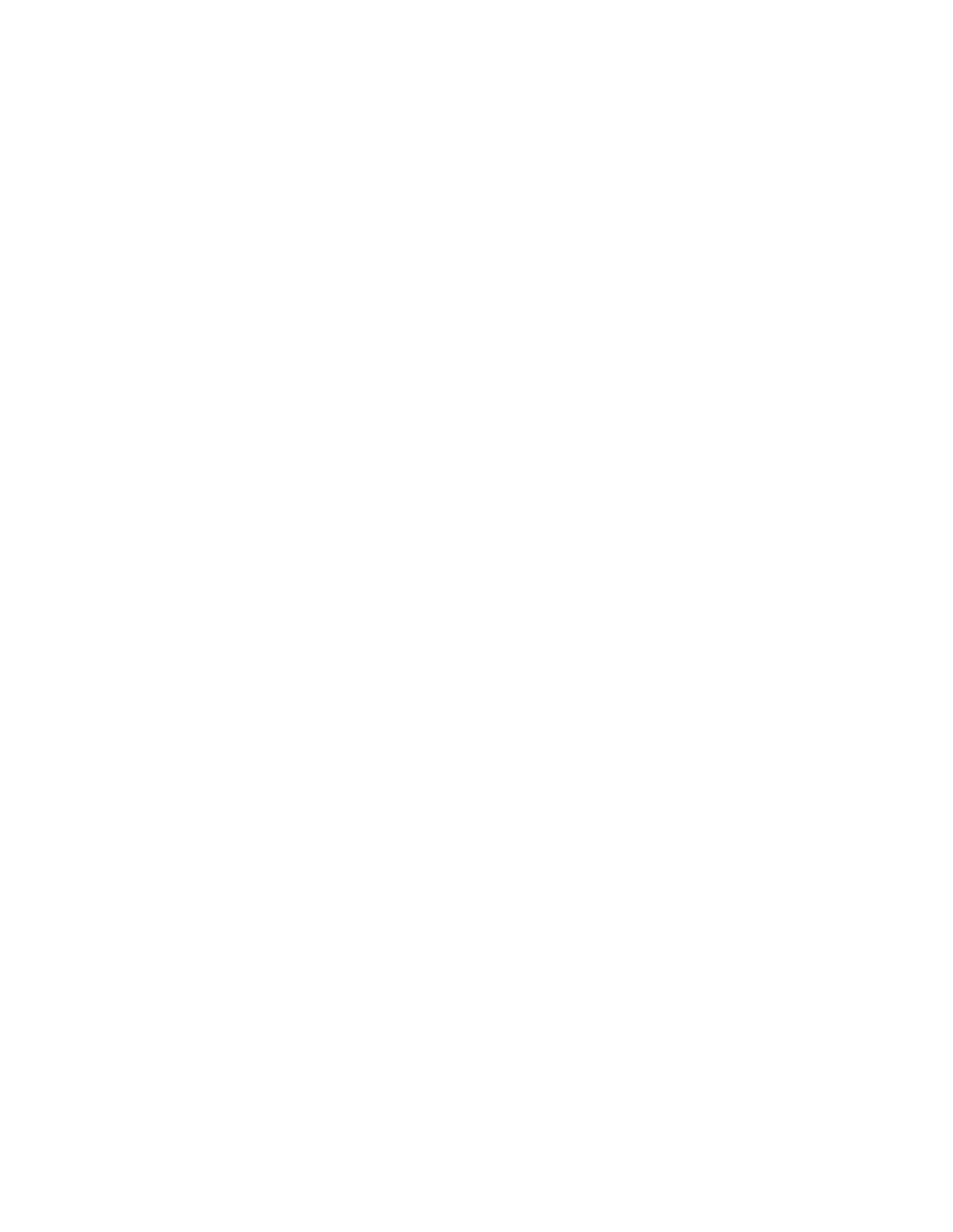# CONSUMER INFORMATION

| 1. Students admitted to FSTE certification programs as of July 1, 2020 - June 30, 2021                                                                                                              |   |
|-----------------------------------------------------------------------------------------------------------------------------------------------------------------------------------------------------|---|
| 2. Number of additional students admitted to FSTE BNATP certification program<br>and classified in one of the following categories:<br>New Starts:*<br>30<br>Students re-enrolled<br>1<br>$\bullet$ |   |
| Students transfer into the program from another program at the school<br>٠                                                                                                                          | 0 |
| 3. The total number of students admitted in the program during the 12-month<br>reporting period.                                                                                                    |   |
| 4. The number of students enrolled in the program during the 12-month reporting<br>period:                                                                                                          |   |
| transferred out of the program and into another program at the school                                                                                                                               | 0 |
| completed or graduated from a program<br>22                                                                                                                                                         |   |
| withdrew from the school<br>and are still enrolled.                                                                                                                                                 |   |
| 5. The number of students enrolled in a program who were:                                                                                                                                           |   |
| Placed in their field of study**                                                                                                                                                                    |   |
|                                                                                                                                                                                                     |   |
| 6. The number of students who took a State licensing exam or professional<br>certification exam during reporting period                                                                             |   |
| 7. Number of students who took and passed a State licensing exam or professional<br>certification exam during reporting period                                                                      |   |
| 8. The number of graduates who obtained employment in the field who did not use<br>the school's placement assistance during the reporting period                                                    |   |
| 9. The average starting salary for all school graduates employed during the reporting                                                                                                               |   |
| period                                                                                                                                                                                              |   |